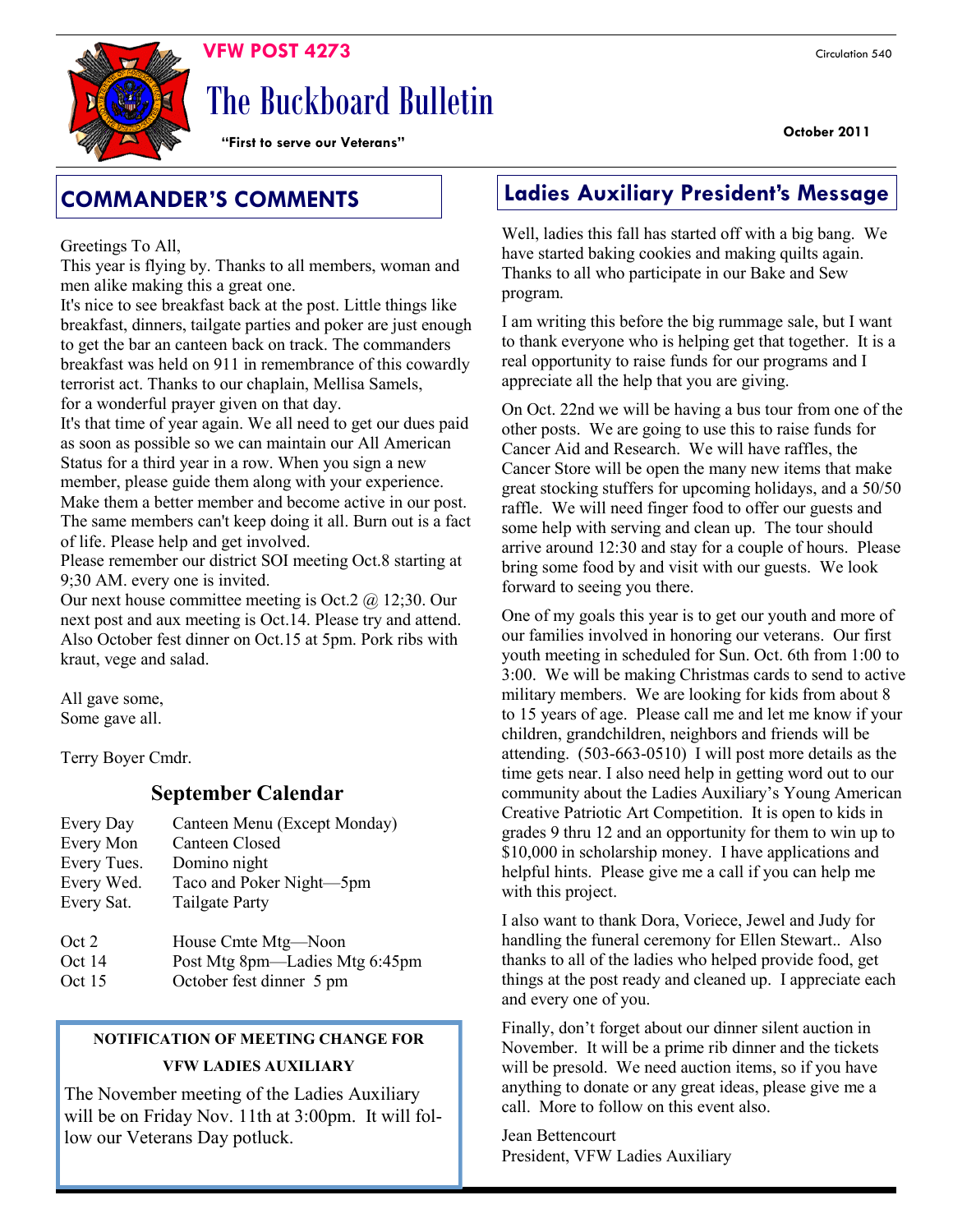#### **CHANGE OF DATE FOR LADIES AUXILIARY RUMMAGE SALE**

UNFORTUNATELY ONCE AGAIN WE MUST CHANGE THE DATES OF OUR ANNUAL RUMMAGE SALE. IT WILL NOW BE HELD ON NOV.3RD, 4TH AND 5TH. IF YOU HAVE ITEMS THAT MUST BE PICKED UP AND STORED UNTIL THEN PLEASE CONTACT JEWEL LAMB OR JEAN BETTENCOURT AND WE WILL DUE OUR BEST TO HELP YOU OUT WITH THAT.

ONCE AGAIN, I AM SORRY.

JEAN BETTENCOURT

### **From Your Editor**

Newsletter articles are due Oct. 20 for the Nov. Newsletter.

Contact your editor at:

**[admin@vfw4273.org](mailto:admin@vfw4273.org)**

#### CHANGE OF DATE FOR LADIES AUXILIARY RUMMAGE SALE

UNFORTUNATELY ONCE AGAIN WE MUST CHANGE THE DATES OF OUR ANNUAL RUMMAGE SALE. IT WILL NOW BE HELD ON NOV.3RD. 4TH AND 5TH. IF YOU HAVE ITEMS THAT MUST BE PICKED UP AND STORED UNTIL THEN PLEASE CONTACT JEWEL LAMB OR JEAN BETTENCOURT AND WE WILL DUE OUR BEST TO HELP YOU OUT WITH THAT.

ONCE AGAIN, I AM SORRY. JEAN BETTENCOURT

### **The Post Chaplain**

### **Melissa Samels 503 668 4849**

Nick Charbois is out of the hospital, and is at home recovering from his accident. We need to keep him in our prayers for fast and full recovery.

Life member Donald Neshiem is combating an illness and needs our support. We need to pray for a positive outcome and offer him our unconditional support.

### **2012 AUXILIARY MEMEBERSHIP**

Dues reminder notices were put in the mail to all annual Ladies Auxiliary members on July 7, 2011. Please pay your 2012 dues as soon as possible. Send your \$20.00 annual dues to

> Sandy Ladies Auxiliary #4273 PO Box 1262, Sandy, OR 97055

If you are interested in becoming a Life Member please call Jackie Key, Membership Chair at 503 668-8418. Payment plans are available for the first time this year. Help you're Auxiliary attain 100%. Send your dues in now!

### **The Auxiliary Chaplain Judy Gascon 503 668 3748**

Mary Page has been dealing with cancer for some time now and is presently receiving shots. She is doing well. She thanks the Auxiliary Ladies for the check, it was a very nice surprise. Mary welcomes calls.

Faith Gilliland is recovering from brain tumor surgery after four months in the hospital. Faith has had rehab and now uses a walker, but she can no longer live at home. She is in a foster home and calls are fine at 503-577-9682.

Jeanette Sandercock had a stroke in July, which left her leg numb. She has had physical therapy and is now home. Jeanette says her mind is still sharp and she can still work crossword puzzles.

Ellen Stewart sadly passed away from a head injury due to a fall. She was a life member and joined the Auxiliary in 1976. She was hospital chairman 1983-1986. Ellen was the founder of our Bake and Sew Program in 1984. Her funeral was held at the Sandy Funeral Home on Sept. 19th. Our Auxiliary officers gave the official VFW ceremony at her funeral.

We also lost two more of our dear members this past spring. Helen Lambert passed away June 6th and Dee Steffl passed away May 30th. Both were life members. Reports on them were in past newsletters.

### **Benchleg Taxidermy**



**Matthew Kubitz Taxidermist** 

13160 SE Bobby Bruce Lane Boring, OR 97009 503.819.0591 503.663.1020 matthewkubitz@yahoo.com www.benchlegtaxidermy.com

Post Officers Ladies Auxiliary Officers Men's Auxiliary Officers

- Commander Terry Boyer Senior Vice Commander Merle Stewart Junior Vice Commander Glenn Yeager Chaplain Melissa Samels Quartermaster Bill Miller Judge Advocate John Lamb Adjutant Surgeon Dan Copher
- 

President Jean Bettencourt Sr. Vice President Dora Fitzpatrick Jr. Vice President Jennell Mitchell Treasurer Jackie Key Chaplain Judy Gascon Secretary Debra Glenzer Guard Jewell Lamb Conductress Dora Fitzpatrick

| President:     | Dan Vaughn  |
|----------------|-------------|
| Vice President | Matt Haider |

| Gregg Redford |
|---------------|
|               |

| Bob Dun |
|---------|
|         |

Sgt At Arms Wayne Keller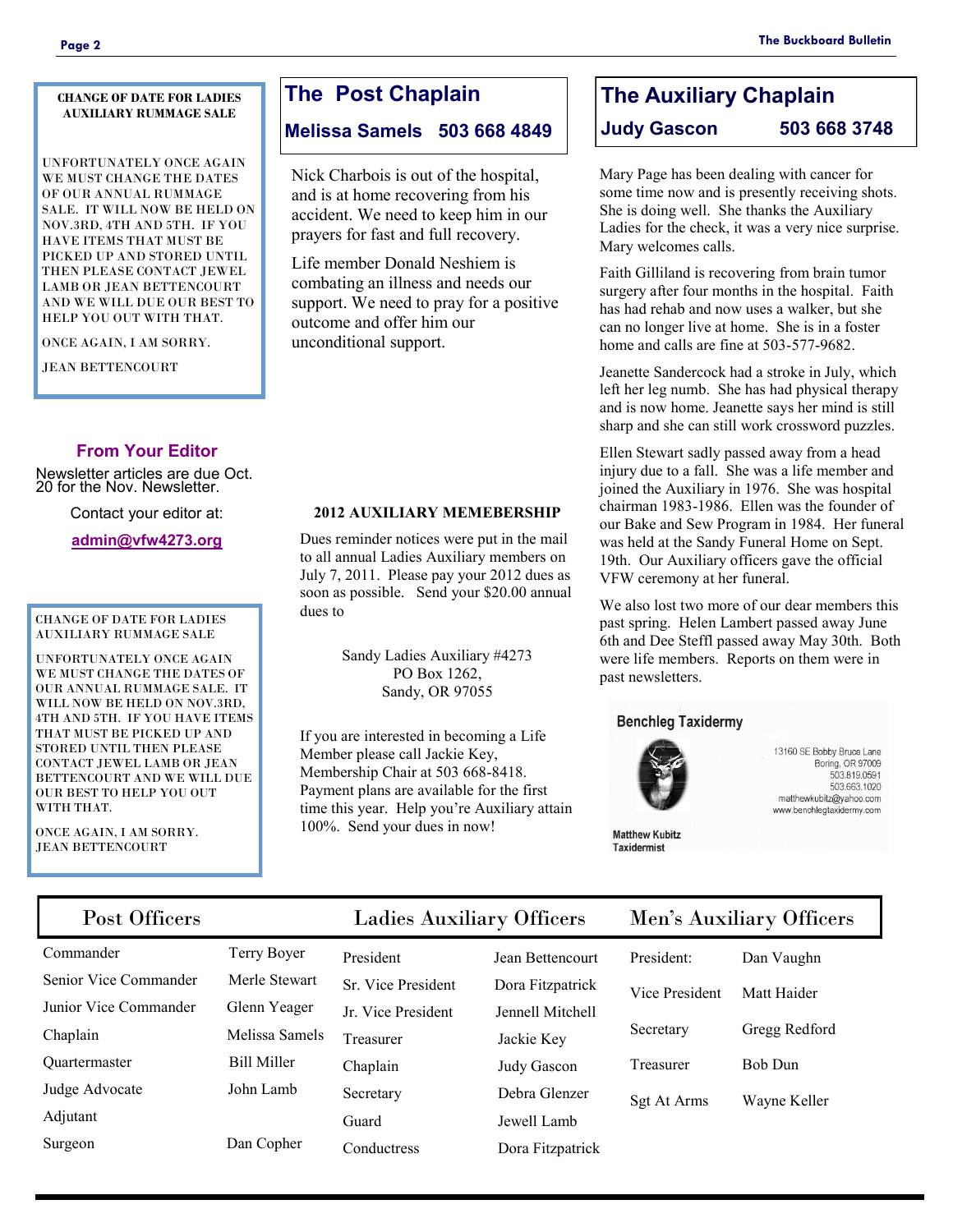### **Post Membership Renewal**

Your annual dues of just \$26.00 will cover the cost of your membership through Dec. 2012 as a Member-At-Large for your State. Please get your payment in as the end of the year is fast approaching. Help strengthen our post by keeping up with your membership. Also if you know of a friend or neighbor who would be eligible to join the VFW bring them by the Post so we can sign them up and let them enjoy the hospitality and comradeship of our Post 4273. Remember we always have Tacos on Wednesdays and College football on Saturdays with our tailgate specials on food and beverage. Sundays is breakfast and bingo. We also have other special events on schedule that are posted on our calendar for the coming months at the canteen.

Thank you all.

Merle Stewart

### **VETERANS DAY… BUDDY POPPIES**

We will be distributing Buddy Poppies again this year during the week of Veteran Day in November. The sign-up sheets will be up in the canteen later this month with the dates and stores where we will be. Please drop in, sign up for a shift or two, and help do your part to raise funds that help our fellow veterans and their family's of this area.

### THANKS,

### MERLE STEWART



### **Cancer Aid & Research**

We had our raffle Sept. 9th and raised \$314.00 for cancer thanks to everyone who participated!!!

During Mt. Festival , Emma, Abby, and Elizabeth Vacha sold bottles of water and gave me a donation of \$25.00,THANK YOU SO VERY MUCH GIRLS.

We will be having many more fund raisers this year , we want our state to reach \$50,000 in donations.

Our president, Jean has been very busy making slippers, camouflage for men and pink for ladies. They are \$8.00 a pair, and would make wonderful stocking stuffers for Christmas. Just give me a call 503-668-4237.

October is NATIONAL BREAST CANCER AWARENESS MONTH, so all you auxiliary sisters be sure to get your mammograms.

Voriece, Cancer Chairman



### Birdie Foust

At 85 she attended this year's VFW National Convention in San Antonio, TX

### **Voice of Democracy-Patriot's Pen**

We are working with 8 local schools to support our essay/ scholarship program: Sandy High, Estacada High, Estacada Web Academy, Damascus Christian, Cedar Ridge Middle, Boring Middle, Welches Middle, Estacada Middle.

If you know of other schools that might be interested let a Post Officer know. This is a great program for students to learn more about patriotism, to express their thoughts on the subject and potentially win significant money awards.

The deadline for these programs is November 1st. There is also a Teacher of the Year program and a separate program for 12th graders to win one of 5 scholarships for \$1000 each. For more information on these programs contact Jim Mitchell at 503 665 0721